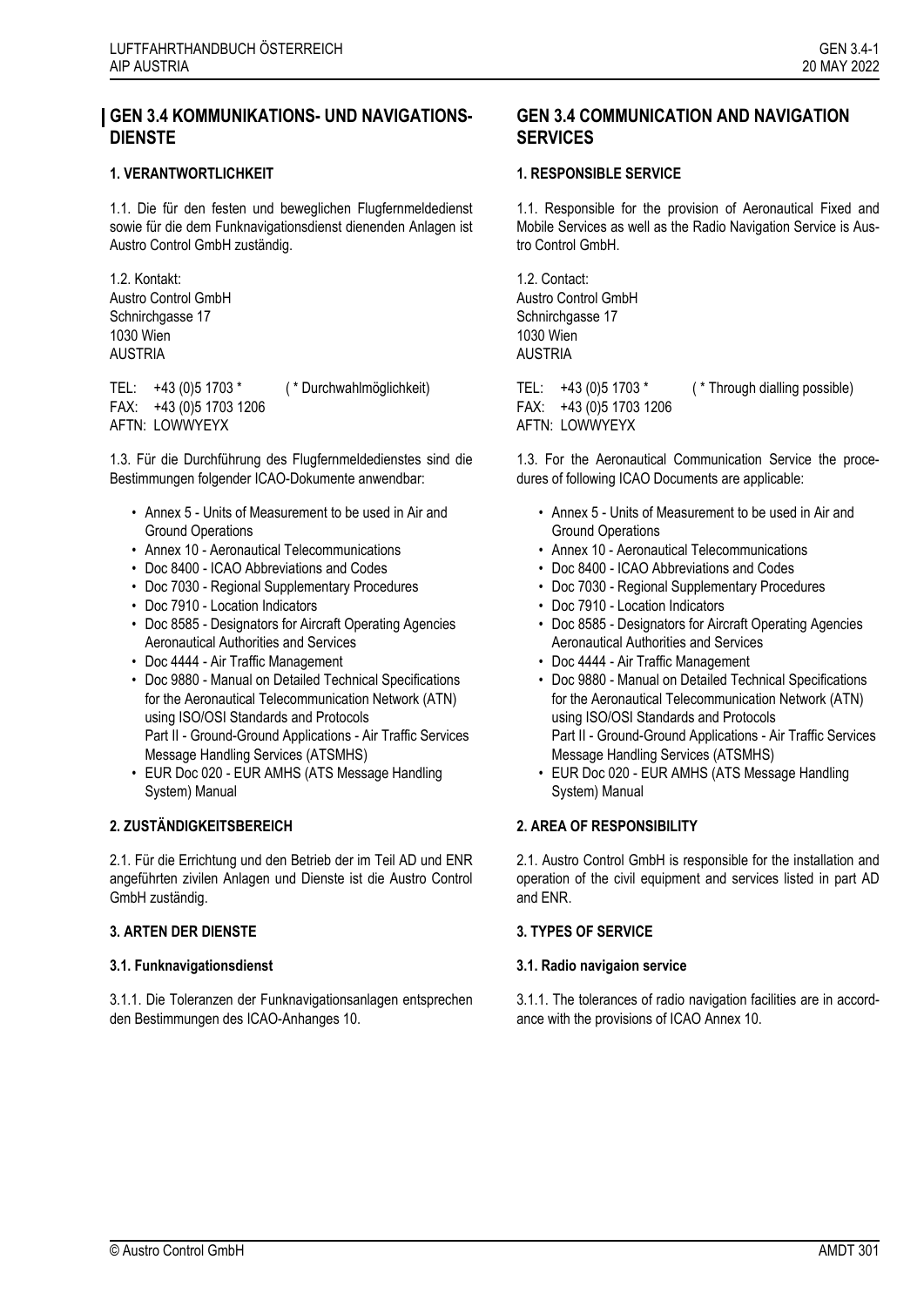3.1.2. Folgende Arten von Funknavigationsanlagen stehen zur Verfügung:

- Anflugfeuer (L)
- LF/MF Ungerichtete Funkfeuer (NDB)
- UKW-Peilanlagen (VDF)
- UKW-Drehfunkfeuer (VOR)
- Gleitweg (GP)
- Landekurssender (LOC)
- Instrumentenlandesystem (ILS)
- Entfernungsmessgerät (DME)
- Markierungsfunkfeuer (MKR)
- Flughafen-Rundsicht-Radar (ASR)
- Strecken-Rundsicht-Radar (RSR)
- Sekundär-Rundsicht-Radar (SSR)
- Monopuls Sekundär-Rundsicht-Radar (MSSR)

3.1.3. Alle Funknavigationsanlagen sind mit Reservesender und Notstromversorgungsanlagen ausgestattet.

Die maximale Umschaltdauer auf den Reservesender ist der maximalen Umschaltdauer auf die Notstromversorgung gleichgesetzt und entspricht bei den **Anflughilfen** den Toleranzen des ICAO-Anhanges 10, Band I. Können diese Umschaltzeiten nicht eingehalten werden, so ist deren maximal mögliche Ausfallszeit (Umschaltdauer) im Teil ENR, angeführt.

3.1.4. Während der Wartungszeit steht die jeweilige Funknavigationsanlage für die Navigation nicht zur Verfügung.

3.1.5. Unter der Reichweite der Funknavigationsanlagen, die im Teil ENR 4 angegeben sind, ist die verwendbare Reichweite zu verstehen.

3.1.6. Sofern nichts anderes verlautbart, soll die Umschaltung in der mittleren Entfernung zwischen den Funknavigationsanlagen einer ATS-Strecke oder bei Kursänderungen erfolgen.

3.1.7. Austro Control GmbH führt regelmäßig Überprüfungs- und Vermessungsflüge zur Kontrolle der Funknavigationsanlage durch.

3.1.8. Die österreichischen Rundfunksender sind für die Navigation und Peilung nicht geeignet und sind daher im Teil ENR 4 nicht verlautbart.

## **3.2. Beweglicher / fester Flugfernmeldedienst 3.2. Mobile / fixed service**

## **3.2.1. Beweglicher Flugfernmeldedienst 3.2.1. Mobile service**

3.2.1.1. Die von den Flugverkehrsdienststellen der Flugsicherung verwendeten Frequenzen und deren Betriebszeiten sind im Teil AD und ENR enthalten.

3.2.1.2. Diese Frequenzen werden während der Betriebszeiten der jeweiligen Flugverkehrsdienststelle dauernd überwacht.

3.1.2. The following types of radio navigation facilities are available:

- Locator Beacon (L)
- LF/MF Non-Directional Beacon (NDB)
- VHF Direction-Finding Station (VDF)
- VHF-Omnidirectional Radio Range (VOR)
- Glide Path (GP)
- Localizer (LOC)
- Instrument Landing System (ILS)
- Distance-Measuring Equipment (DME)
- VHF-Marker Radio Beacon (MKR)
- Airport Surveillance Radar (ASR)
- En-route Surveillance Radar (RSR)
- Secondary Surveillance Radar (SSR)
- Monopulse Secondary Surveillance Radar (MSSR)

3.1.3. All radio navigation facilities are dual installations and equipped with secondary power supply.

The maximum switch-over times to the stand-by transmitter are treated equally to the power supply switch-over times and for the **non-visual approach aids** within the tolerances according to ICAO Annex 10, Vol. I; if these times cannot be met, the maximum switch-over time possible is indicated in part ENR.

3.1.4. During the maintenance period of radio navigation facilities the particular navigational facility will not be available for navigational purposes.

3.1.5. The coverage of a radio navigation facility as indicated in part ENR 4 is the usable range.

3.1.6. If not otherwise published, the change-over point between radio navigation facilities of an ATS route should be normally the mid-way point between these aids or at the point of a change of track.

3.1.7. Radio navigation facilities are regularly flight-checked and calibrated by Austro Control GmbH.

3.1.8. The Austrian Public Broadcasting Stations are not usable for navigational or direction finding purposes and are therefore not published in part ENR 4.

3.2.1.1. Frequencies used by air traffic services units and their hours of service are listed in part AD and ENR.

3.2.1.2. A continuous watch of these frequencies is maintained during the hours of service by the responsible air traffic services unit.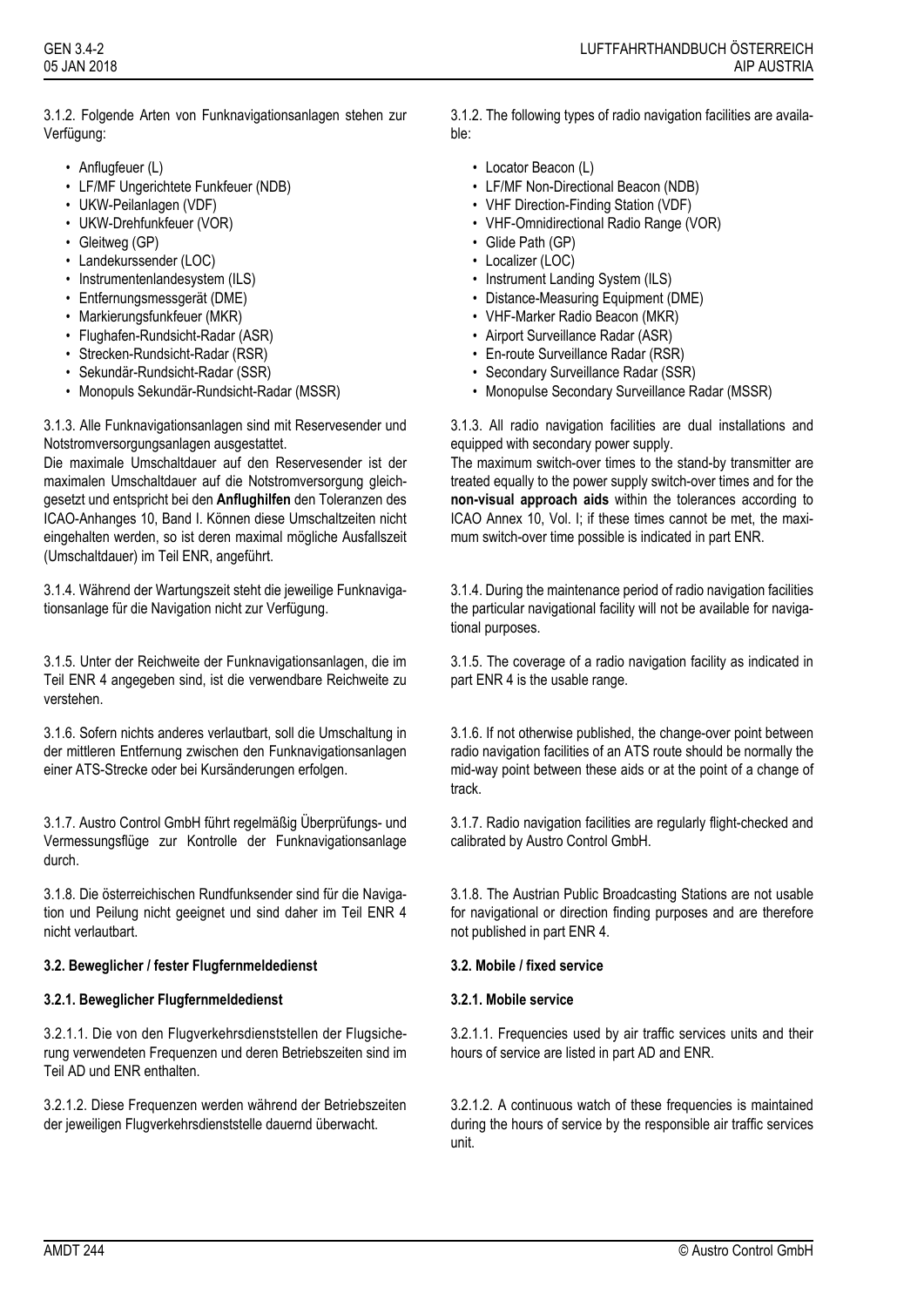3.2.1.3. VHF-Sprechfunkgeräte (Sender und Empfänger) für den Betrieb im Flugfunkband (118 - 137 MHZ) haben den Spezifikationen des ICAO Annex 10, Band III, Teil II sowie den besonderen Vorschriften entsprechend GEN 1.5, Punkt 2.1.6. betreffend Funkausrüstung mit 8.33 KHZ Kanalabstand zu entsprechen.

## **3.2.2. Fester Flugfernmeldedienst 3.2.2. Fixed service**

3.2.2.1. Der Feste Flugfernmeldedienst wird rund um die Uhr ausgeführt durch Austro Control GmbH am Standort ATCCV.

Schnirchgasse 11B 1030 Wien AUSTRIA

TEL: +43 (0)5 1703 2530 EMAIL: msc@austrocontrol.at AFS: LOOOYFYX

3.2.2.2. Meldungen, die über den Festen Flugfernmeldedienst (AFS) befördert werden sollen, werden nur angenommen, wenn sie den ICAO Bestimmungen, die in *[1.3.](#page-0-0)* aufgezählt sind, entsprechen.

3.2.2.3. Die Flugfernmeldezentrale Wien bedient Endstellen mit den Nachrichtenprotokollen AFTN und AMHS. Die maximale Länge einer Nachricht und der unterstützte Inhalt (Zeichensatz) der Gegenstellen ist im AMC (ATS Messaging Management Centre) im Abschnitt "User Capabilities" veröffentlicht. Das AMC ist auf https://ext.eurocontrol.int/amc/ erreichbar.

3.3.1. Wetterrundsendungen werden regelmäßig für die Luftfahrt ausgestrahlt.

- 3.3.2. Details siehe Teil GEN 3.5 3.3.2. Details see GEN 3.5.
- 3.3.3. Verwendete Sprache: Englisch 3.3.3. Language used: English
- 3.3.4. Detailinformationen können erhalten werden: 3.3.4. Where detailed information can be obtained:
	- Details über die verfügbaren Anlagen für den Streckenverkehr befinden sich im Teil 2, ENR 4.
	- Details von verfügbaren Anlagen auf einzelnen Flugplätzen befinden sich im jeweiligen Abschnitt von Teil 3 (AD). In Fällen in denen die Anlage sowohl für den Streckenverkehr als auch für Flugplatz benützt wird, finden Sie Details in dem jeweiligen Abschnitt von Teil 2 (ENR) und Teil 3 (AD).

3.2.1.3. VHF-equipment (transmitter and receiver) used in the aeronautical band (118 - 137 MHZ) shall comply with the specifications prescribed in ICAO Annex 10, Vol. III, Part II as well as with the specifications in GEN 1.5, item 2.1.6. regarding 8.33 KHZ channel spacing radio equipment.

3.2.2.1. The aeronautical fixed service is operated H24 by Austro Control GmbH at the site ATCCV.

Schnirchgasse 11B 1030 Wien AUSTRIA

TEL: +43 (0)5 1703 2530 EMAIL: msc@austrocontrol.at AFS: LOOOYFYX

3.2.2.2. Messages to be transmitted over the aeronautical fixed service (AFS) are accepted only if they comply with IACO SARPS listed in *[1.3.](#page-0-1)*.

3.2.2.3. The Communication Centre Wien serves users in AFTN and AMHS message protocols. The maximum message length and the supported content type (character set) of end users is published in the AMC (ATS Messaging Management Centre) in section "User Capabilities". The AMC is accessible on https:// ext.eurocontrol.int/amc/.

## **3.3. Wetterrundsendungen 3.3. Meteorological broadcasting service**

3.3.1. Meteorological broadcasts for aviation are regularly transmitted and available.

- 
- 
- - Details of the various facilities available for the en-route traffic can be found in Part 2, ENR 4.
	- Details of the facilities available at the individual aerodromes can be found in the relevant sections of Part 3 (AD). In cases where a facility is serving both en-route traffic and the aerodromes, details are given in the relevant sections of Part 2 (ENR) and Part 3 (AD).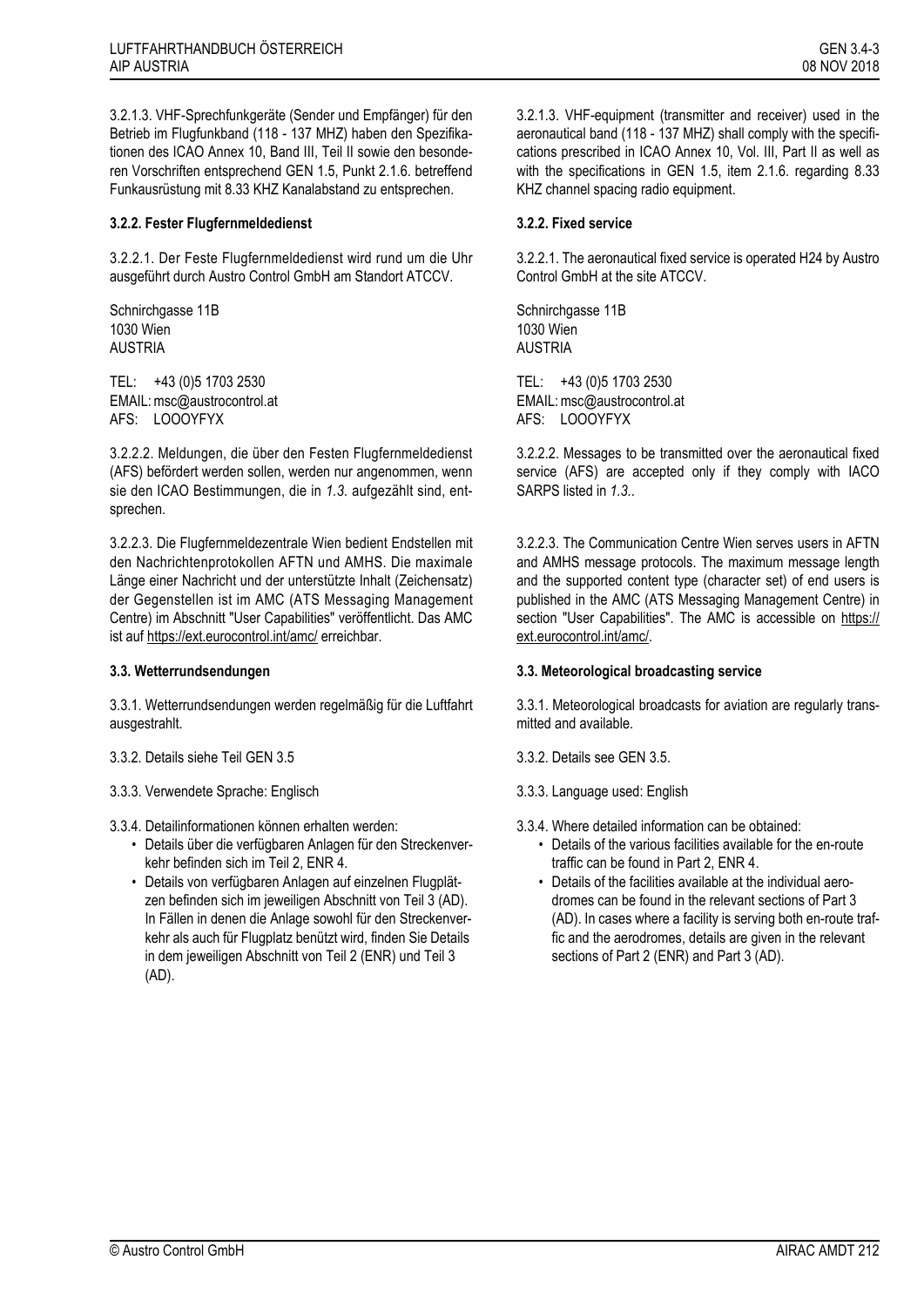## **3.4.1. Allgemeines 3.4.1. General**

3.4.1.1. Die CPDLC-Anwendung (Lotse-Pilot-Datenlinkverbindung) ist ein Kommunikationsmittel zwischen Lotse und Pilot, bei dem Datenlinkverbindungen in der Kommunikation der Flugverkehrskontrolle eingesetzt werden.

3.4.1.2. Diese Anwendung umfasst eine Auswahl an Freigabe-/ Informations-/Anforderungsmeldungselementen, die den im Sprechfunk verwendeten Sprechgruppen entsprechen.

## **3.4.2. Anwendungsbereich 3.4.2. Area of Application**

3.4.2.1. CPDLC-Dienste sind für Luftfahrzeuge im Luftraum von ACC Wien und APP Wien verfügbar. Siehe AIP Österreich ENR 2.2 und ENR 6.6.

3.4.2.2. Flüge nach Instrumentenflugregeln (IFR) müssen im Luftraum der FIR Wien über FL285 mit CPDLC ausgerüstet sein. Unterhalb von FL285 ist die Nutzung von CDPLC zwar nicht verpflichtend vorgeschrieben, aber erwünscht und wird nach Ermessen der Flugverkehrsdienstelle und auf Initiative der betreffenden Piloten durchgeführt.

3.4.2.3. Im Zuständigkeitsbereich von ACC Wien / APP Wien wird eine verstärkte CPDLC-Nutzung angestrebt. Alle mit CPDLC ausgestatteten Luftfahrzeuge (CPDLC ATN VDL Mode 2) werden aufgefordert, sich einzuloggen.

3.4.2.4. Falls der Pilot oder die Flugverkehrsdienstelle der Meinung ist, dass CPDLC unter den gegebenen Umständen nicht weiterverwendet werden sollte, ist CPDLC zu unterbrechen oder zu beenden und dies der anderen Seite mittels Sprechfunkverkehr mitzuteilen.

3.4.3.1. Piloten haben die 24-Bit-Adresse des Luftfahrzeuges im Feld 18 des Flugplanes anzugeben (CODE/(hexadezimal).

3.4.3.2. Luftfahrzeuge, die von der verpflichtenden CPDLC-Ausrüstung ausgenommen sind (siehe Verordnung (EG) Nr. 29/2009 und den Durchführungsbeschluss 2019/2012 der Kommission), müssen den Buchstaben "Z" im Feld 10 und die Bezeichnung "DAT/CPDLCX" im Feld 18 im Flugplan anführen.

## **3.4.4. Nutzung von CPDLC 3.4.4. CPDLC use**

3.4.4.1. Im Zuständigkeitsbereich von ACC Wien / APP Wien haben Sprechfunkverkehr und Sprechfunkanweisungen stets Vorrang gegenüber Datenlink-Anweisungen. Falls Zweifel bezüglich einer Datenlink-Mitteilung bestehen, ist stets der Sprechfunkverkehr zu verwenden.

3.4.4.2. Innerhalb des an Karlsruhe UAC ATS-delegierten Luftraums kommen die laut AIP Deutschland unter GEN 3.4 verlautbarten Vorgaben zur CPDLC-Log-on-Liste zur Anwendung.

## **3.4. Lotse-Pilot-Datenlinkverbindung (CPDLC) 3.4. Controller-Pilot Data Link Communication (CPDLC)**

3.4.1.1. The controller-pilot data link communication (CPDLC) application provides a means of communication between the controller and pilot, using data link for ATC communications.

3.4.1.2. This application includes a set of clearance/information/ request message elements which corresponds to the phraseologies used in the radiotelephony environment.

3.4.2.1. CPDLC services are available for aircraft within the airspace of ACC Wien and APP Wien. Refer to AIP Austria ENR 2.2 and ENR 6.6.

3.4.2.2. Within FIR Wien above FL285, IFR flights shall be equipped with CPDLC. Below FL285 the use of CPDLC is not mandatory but appreciated and is conducted at the discretion of the ATS-Unit and at the initiative of the pilots concerned.

3.4.2.3. Increased use of CPDLC is endeavoured in the area of responsibility of ACC Wien / APP Wien. All data link equipped aircraft (CPDLC ATN VDL Mode 2) are requested to log on.

3.4.2.4. If the pilot or the ATS-Unit is of the opinion that CPDLC should no longer be used in the given circumstances, CDPLC shall be discontinued or terminated and the other party shall be informed about this by voice communication.

# **3.4.3. CPDLC im Flugplan 3.4.3. CPDLC in the Flight Plan**

3.4.3.1. Pilots shall file their aircraft 24-bit address code in Item 18 of their flight plan (CODE/(hexadecimal).

3.4.3.2. Aircraft which are exempted from being CPDLC equipped (see Commission Regulation (EC) 29/2009 and Commission Implementing Decision 2019/2012) shall include the letter "Z" in item 10 and the indicator "DAT/CPDLCX" in item 18 of each flight plan.

3.4.4.1. In the area of responsibility of ACC Wien / APP Wien voice communication and radiotelephony instructions have priority over CPDLC instructions at all times. If uncertainty arises regarding a data link message, voice communication shall be used.

3.4.4.2. Within the airspace where ATS is delegated to Karlsruhe UAC, the requirements of CPDLC logon list according to AIP Germany GEN 3.4 apply.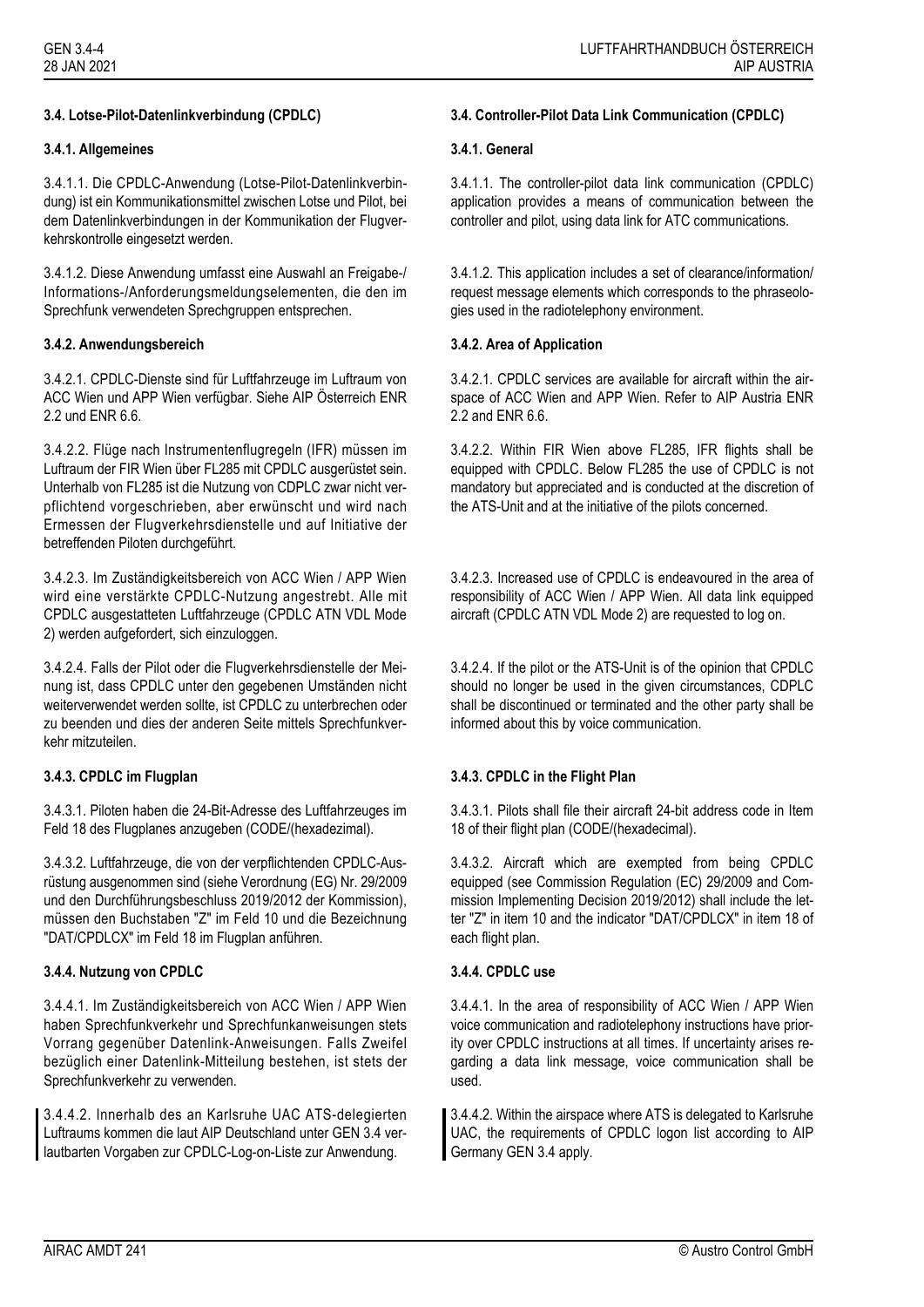In den unter 3.4.2.1 angeführten Lufträumen werden folgende CPDLC-Dienste angeboten:

- DLIC (data link initiation capability)
- ACL (ATC clearances and instructions)
- ACM (ATC communications management)
- AMC (ATC microphone check)

### **3.4.5.1. DLIC-Anmeldung (Log-on) 3.4.5.1. DLIC Log-on**

3.4.5.1.1. Die Datenlink-Adresse von ACC/APP Wien lautet LOVV. Die Verbindung über CPDLC ist früh genug aufzubauen, um sicherzustellen, dass das Luftfahrzeug tatsächlich mit der zuständigen Flugverkehrskontrollstelle kommuniziert. Das Anmelden wird vom Piloten initiiert, wobei das ICAO-Rufzeichen, wie im Flugplan angegeben, benutzt werden muss. Piloten dürfen nicht die IATA Flight ID aus zwei Buchstaben verwenden oder eine vorangestellte Null (0) ins Rufzeichen einfügen, da dies eine Anmeldung nicht zulässt.

Die Anmeldung für startende Luftfahrzeuge aus LOWW kann bereits am Boden erfolgen. Unabhängig von der Anzahl der durchflogenen Sektoren von ACC/APP Wien ist nur eine Anmeldung pro Flug erforderlich.

### **3.4.5.2. ATC-Freigaben und -Anweisungen (ACL) 3.4.5.2. ATC Clearances and Instructions (ACL)**

3.4.5.2.1. Die Piloten können die beschriebenen Uplink-Meldungen über die Datenlinkverbindung erhalten. Piloten können über Datenlink Flugflächenänderungen (Steigen oder Sinken) oder eine Freigabe direkt zu einem Punkt auf ihrer Strecke erbitten.

3.4.5.3.1. Der Pilot hat auf eine ATC-Anweisung zum Frequenzwechsel mit WILCO über CPDLC zu antworten. Wenn der Pilot diese Datenlink-Anweisung nicht befolgen kann, hat er die Flugverkehrskontrolle mittels Sprechfunkverkehr zu informieren.

Wenn ein Luftfahrzeug mittels Datenlinkverbindung an einen angrenzenden Sektor/eine angrenzende Flugverkehrskontrollstelle übergeben wurde, hat der Pilot die Datenlink-Anweisung mit WILCO über CPDLC zu bestätigen und mit dem nächsten Sektor/ATC Stelle über Sprechfunk auf der angegebenen Frequenz Kontakt aufzunehmen.

3.4.5.3.2. Wenn ein Luftfahrzeug mittels Datenlinkverbindung die Anweisung zur Herstellung und Aufrechthaltung der Hörbereitschaft auf der Frequenz eines angrenzenden Sektors/einer angrenzenden Flugverkehrskontrollstelle erhalten hat, hat der Pilot die Data Link-Anweisung mit WILCO über CPDLC zu bestätigen und die Hörbereitschaft auf der angegebenen Frequenz herzustellen und aufrechtzuhalten.

The following CPDLC services are provided in the airspaces specified in 3.4.2.1:

- DLIC (data link initiation capability)
- ACL (ATC clearances and instructions)
- ACM (ATC communications management)
- AMC (ATC microphone check)

3.4.5.1.1. The data link address for ACC/APP Wien is LOVV. The CPDLC connection shall be established in sufficient time to ensure that the aircraft is communicating with the appropriate ATC unit. Log-on shall be initiated by the pilot. Pilots shall log-on using their ICAO callsign as filed in the flight plan. Pilots shall not use a two-letter IATA flight ID, or insert a leading zero (0) into a callsign, as these actions will result in a failed log-on.

Log-on for flights departing in LOWW can be conducted while still on ground. Irrespective of the number of ACC/APP Wien sectors crossed during flight, only one log-on per flight is required.

3.4.5.2.1. Pilots may receive the uplink messages described via data link. Pilots may request changes to flight levels (ascent or descent) via data link or clearance direct to a point on their route.

### **3.4.5.3. ATC Communication Management (ACM) 3.4.5.3. ATC Communication Management (ACM)**

3.4.5.3.1. The pilot's response to an ATC instruction to change frequency shall be WILCO via CPDLC. If the pilot is unable to comply with this data link instruction, he shall revert to voice communication to inform ATC.

When an aircraft is transferred by data link to an adjacent sector/ ATC unit, the pilot shall acknowledge the data link instruction by WILCO via CPDLC, and shall then contact the next sector/ATC unit by voice communication on the frequency given..

3.4.5.3.2. When an aircraft is instructed by data link to monitor the frequency of an adjacent sector/ATC unit, the pilot shall acknowledge the data link instruction by WILCO via CPDLC, and shall then standby on the specified frequency.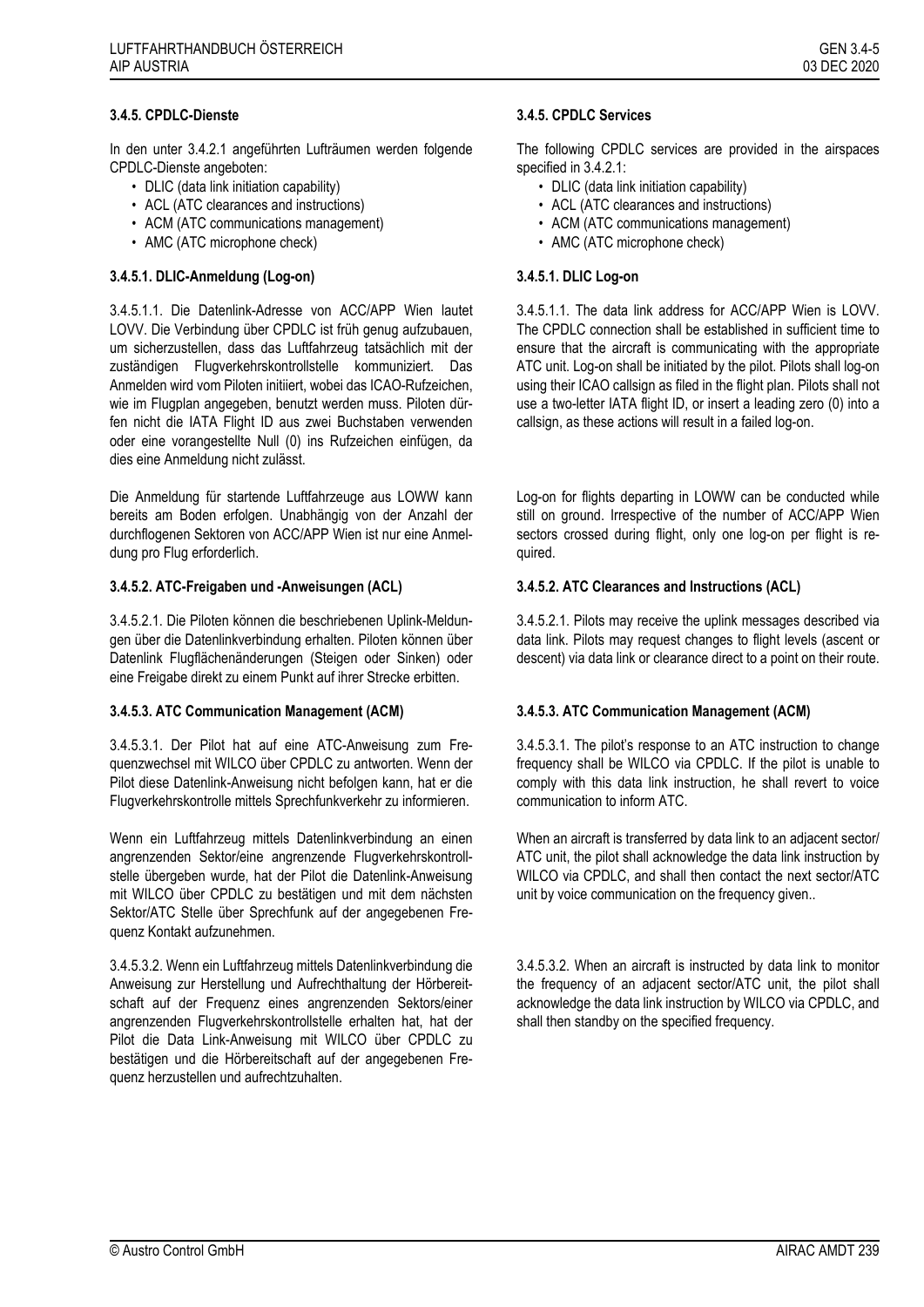3.4.5.4.1. Eine "Check Stuck Microphone"-Anweisung kann in Fällen, in welchen ein Luftfahrzeug unabsichtlich die Sprechfunkfrequenz blockiert, von der Flugsicherung gesendet werden. Falls sich die "Check Stuck Microphone"-Anweisung auf die Sprechfunkfrequenz bezieht, die gerade von dem Piloten genutzt wird, soll überprüft werden, ob die Störung von der eigenen Funkausrüstung verursacht wird. Falls die "Check Stuck Microphone"-Anweisung nicht mit der genutzten Sprechfunkfrequenz in Zusammenhang steht, besteht kein weiterer Handlungsbedarf.

## **3.4.6. Netzwerk ATN 3.4.6. Network ATN**

3.4.6.1. ACC/APP Wien unterstützt ATN/FANS B+ für CPDLC. Datenübermittlung über FANS 1A wird nicht unterstützt.

Meldet sich ein Luftfahrzeug sowohl mit ATN B2 als auch ATN B1 Fähigkeit an, bietet Austro Control ATN B1 CPDLC Service an. Meldet sich ein Luftfahrzeug ausschließlich mit ATN B2 Fähigkeit an, so bietet die Austro Control keinen CPDLC Service an – weder ATN B1 noch ATN B2.

### **3.4.7. Abmelden (Log-off) / Weitergabe 3.4.7. Log-off / Handover**

3.4.7.1. Das Abmelden oder die Weitergabe an die nächste CPDLC-Stelle erfolgt automatisch beim Ausflug aus dem Luftraum der ACC Wien. Maßnahmen des Piloten sind nicht notwendig.

3.4.8.1. Bei Ausfall der CPDLC-Verwendung sind nicht bestätigte CPDLC-Freigaben per Sprechfunk zu wiederholen und/oder zu bestätigen.

Falls der Pilot oder die Flugverkehrskontrolle der Meinung ist, dass CPDLC unter den gegebenen Umständen nicht weiter genutzt werden sollte, ist die Ausführung einzustellen oder zu beenden und dies der anderen Seite mittels Sprachkommunikation mitzuteilen.

Im Fall einer geplanten Abschaltung oder eines unvorhergesehenen Ausfalls des CPDLC-Systems wird die Flugsicherung alle mit Datenlinkverbindung ausgerüsteten Luftfahrzeuge anweisen, zur Sprachkommunikation zurückzukehren. Bei einem bordseitigen Ausfall von CPDLC hat der Pilot auf Sprachkommunikation zurückzugreifen und die Flugsicherung darüber zu informieren.

3.4.9.1. Der Fluglotse oder Pilot muss CPDLC-Meldungen unter Verwendung des festgelegten Meldungskatalogs bilden. Piloten, die CPDLC nutzen, können folgende Uplink-Freigaben und -Anweisungen erwarten:

### **3.4.5.4. ATC Microphone Check (AMC) 3.4.5.4. ATC Microphone Check (AMC)**

3.4.5.4.1. A "Check Stuck Microphone" instruction may be sent by ATC in cases where an aircraft is inadvertently blocking a radio frequency.

If the "Check Stuck Microphone" instruction relates to the radio telephony frequency currently being used, then the pilot shall check that the radio equipment is not causing the blockage. If the "Check Stuck Microphone" instruction does not relate to the radio telephony frequency being used, then no further action by the pilot is required.

3.4.6.1. Basis for CPDLC within ACC/APP Wien is ATN/FANS B+. Data communication via FANS 1A will be not supported. If an airframe logs on with both ATN B2 and ATN B1 capability, Austro Control will offer ATN B1 CPDLC service. If an airframe logs on with ATN B2 capability only, Austro Control will not offer any CPDLC service – neither ATN B2 nor ATN B1.

3.4.7.1. Log off or handover to the next CPDLC unit is automatic on exiting ACC/APP Wien airspace. No pilot action is then required.

### **3.4.8. CPDLC-Ausfall 3.4.8. CPDLC Failure**

3.4.8.1. In the case of a CPDLC failure, CPDLC clearances that have not yet been confirmed shall be repeated over radiotelephony and/or confirmed.

If the pilot or ATC is of the opinion that CPDLC should no longer be used in the given circumstances, CDPLC shall be discontinued or terminated and the other party shall be informed about this by voice communication.

In the case of a planned shutdown or an unexpected failure of the CPDLC system, ATC will instruct all aircraft equipped with data link to revert to voice communication. In the case of an onboard failure of CPDLC, the pilot shall revert to voice communication and inform ATC.

## **3.4.9. CPDLC-Meldungen 3.4.9. CPDLC Messages**

3.4.9.1. The controller or pilot shall construct CPDLC messages using the defined message set.

The following uplink clearances and instructions may be expected by pilots using CPDLC: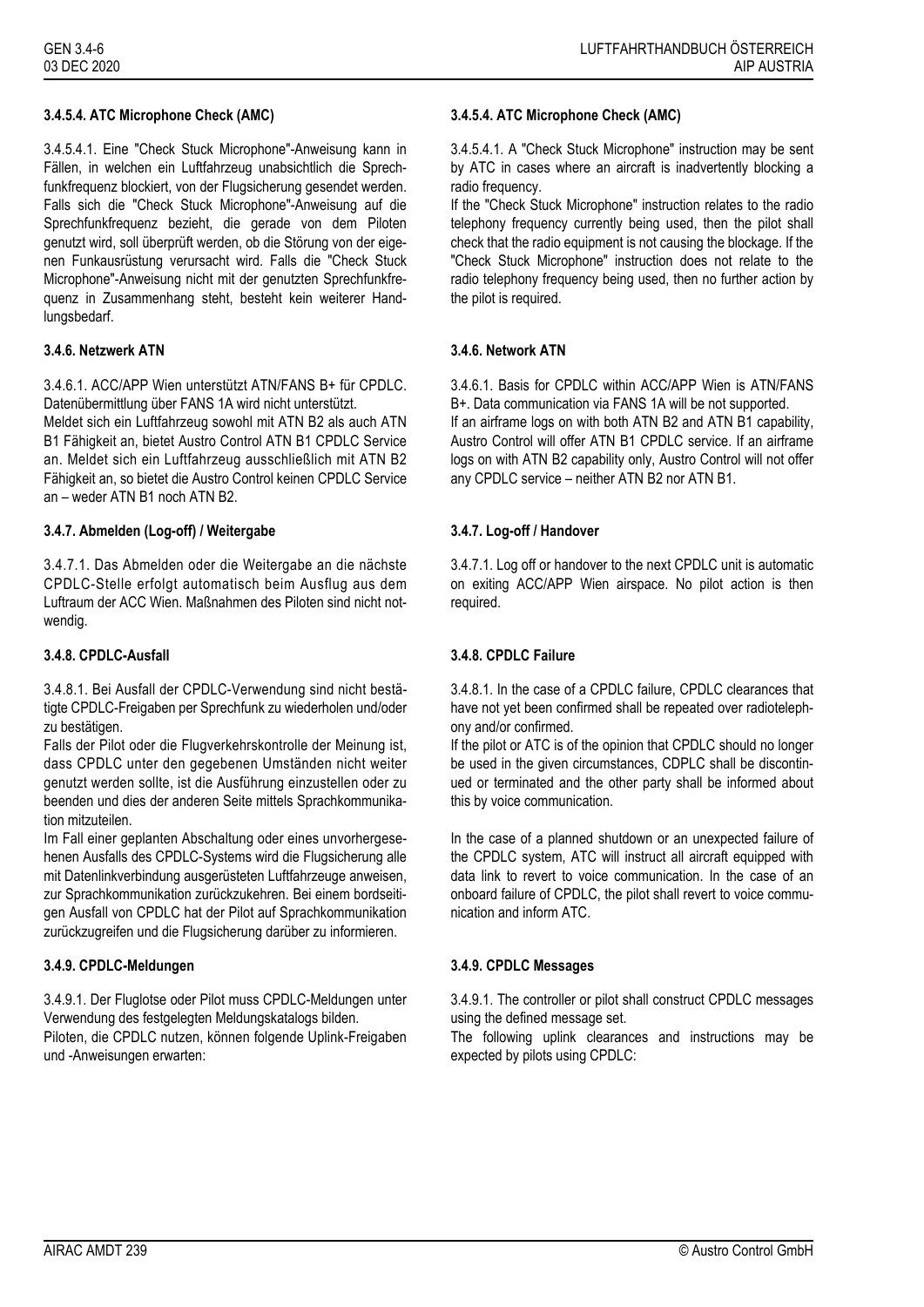### **3.4.9.2. ATC-Uplink-Freigaben und -Anweisungen:**

- CONTACT (unit name) (frequency)
- SQUAWK (code)
- SQUAWK ident
- CHECK STUCK MICROPHONE (frequency)
- MONITOR (unit name) (frequency)
- PROCEED DIRECT TO (WAYPOINT)
- FLY HEADING
- CLIMB/DESCENT FL(level)

Piloten, die CPDLC mit der ACC Wien verwenden, können folgende Downlink-Anfragen versenden:

- REQUEST DIRECT TO
- REQUEST CLIMB TO (level)
- REQUEST LEVEL
- REQUEST DESCENT TO (level)

Bei Nutzung von CPDLC beträgt die maximale Dialogdauer 120 Sekunden. CPDLC darf nur für zeitunkritische Anfragen oder Anweisungen verwendet werden, d.h. für Anfragen, die keine sofortige Reaktion des Fluglotsen oder des Piloten erfordern. Dessen ungeachtet sind CPDLC-Meldungen analog der Sprechfunkverfahren mit der geringstmöglichen Verzögerung zu beantworten. Wenn die Downlink-Anfrage wegen Überschreitung des Zeitlimits abgebrochen wird, sollte der Pilot die Anfrage auch über Sprechfunk wiederholen.

### **3.4.10. CPDLC-Bedeckung 3.4.10. CPDLC Coverage**

3.4.10.1. Von Austro Control betriebene Sendestationen gewährleisten keine vollständige CPDLC-Bedeckung innerhalb der FIR Wien. Die fehlende Bedeckung, speziell im Westen der FIR Wien, wird mittels nationaler und internationaler Funkstationen gewährleistet.

Nur auf Englisch vorgesehen 3.4.11.1. Failure of CPDLC

### **3.4.9.2. ATC Uplink Clearances and Instructions:**

- CONTACT (unit name) (frequency)
- SQUAWK (code)
- SQUAWK ident
- CHECK STUCK MICROPHONE (frequency)
- MONITOR (unit name) (frequency)
- PROCEED DIRECT TO (WAYPOINT)
- FLY HEADING
- CLIMB/DESCENT FL(level)

The following downlink requests may be sent by pilots using CPDLC with ACC Wien:

- REQUEST DIRECT TO
- REQUEST CLIMB TO (level)
- REQUEST LEVEL
- REQUEST DESCENT TO (level)

When using CPDLC, the maximum dialogue time is 120 seconds. CPDLC shall only be used for non-time-critical requests or instructions, i.e. requests that do not require the immediate reaction of the controller or the pilot.

Nevertheless, as in radiotelephony CPDLC messages shall be answered with the least possible delay. If the downlink request is cut off because the time limit was exceeded, the pilot should also repeat the request via radiotelephony.

3.4.10.1. Austro Control stations do not cover the entire FIR Wien for CPDLC services. The lack of coverage, especially in the west of the FIR Wien, will be closed through the usage of national and international Data Link Radio Stations.

### **3.4.11. CPDLC-Phraseologie 3.4.11. CPDLC Phraseology**

[ALL STATIONS] CPDLC FAILURE (instructions);

3.4.11.2. Failure of a single CPDLC message CPDLC MESSAGE FAILURE (appropriate clearance, instruction, information or request);

### 3.4.11.3. To correct CPDLC clearances, instructions, information or requests

DISREGARD CPDLC (message type) MESSAGE, BREAK (correct clearance, instruction, information or request);

3.4.11.4. To instruct all stations or a specific flight to avoid sending CPDLC requests for a limited period of time [ALL STATIONS] STOP SENDING CPDLC REQUESTS [UNTIL ADVISED] [(reason)];

3.4.11.5. To resume normal use of CPDLC [ALL STATIONS] RESUME NORMAL CPDLC OPERATIONS.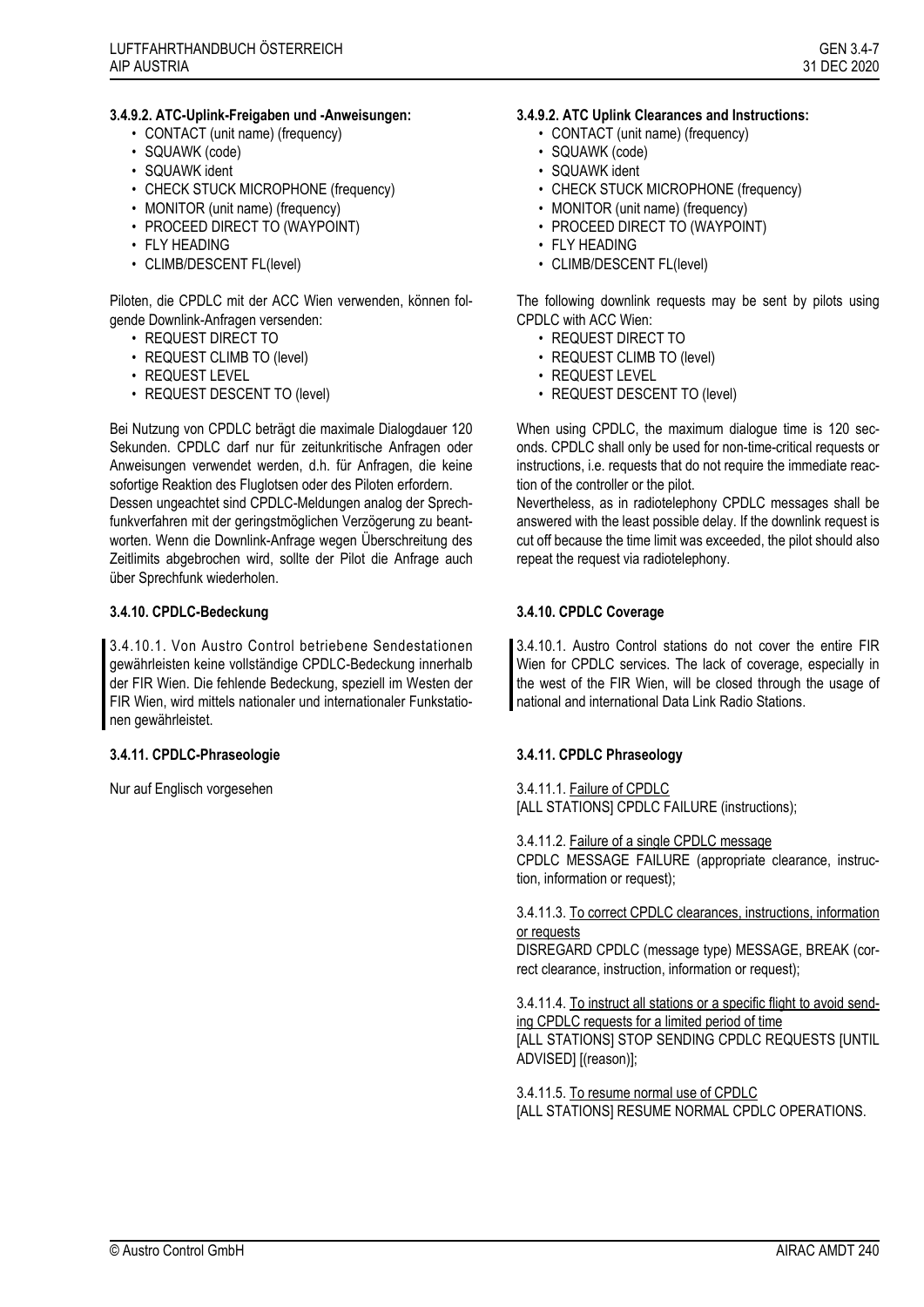## **3.4.12. Bestätigung von CPDLC-Meldungen 3.4.12. Acknowledgement of messages**

<span id="page-7-0"></span>3.4.12.1. Wenn eine CPDLC-Notfallmeldung erhalten wird, muss der Fluglotse den Erhalt dieser Nachricht auf dem effizientesten Weg beantworten.

3.4.12.2. Außer in den Fällen des Punktes *[3.4.12.1.](#page-7-0)* soll, wenn ein Fluglotse oder Pilot über CPDLC kommuniziert, eine Antwort über CPDLC erfolgen. Wenn ein Fluglotse oder Pilot über Sprechfunk kommuniziert, soll die Antwort über Sprechfunk erfolgen.

### **4. VERFAHREN UND BESTIMMUNGEN 4. REQUIREMENTS AND CONDITIONS**

4.1. Die Verfahren und die allgemeinen Bestimmungen unter welchen die Fernmeldeverkehrsdienste für die internationale Verwendung verfügbar sind sowie die Bestimmungen für den Betrieb von Funkanlagen sind in der Funker-Zeugnisverordnung und in der Zivilluftfahrzeug- und Luftfahrtgerät Verordnung enthalten.

<span id="page-7-1"></span>3.4.12.1. When a CPDLC emergency message is received, the controller shall acknowledge the receipt of the message by the most efficient means available.

3.4.12.2. Except as provided in *[3.4.12.1.](#page-7-1)*, when a controller or pilot communicates via CPDLC, the response should be via CPDLC. When a controller or pilot communicates via voice, the response should be via voice.

4.1. The requirements and the general conditions under which the communication services are available for international use, as well as the requirements for the carriage of radio equipment, are contained in the Rules on Radio Operators Certificates and the Rules and Regulations on Civil Aircraft and Aviation Equipment.